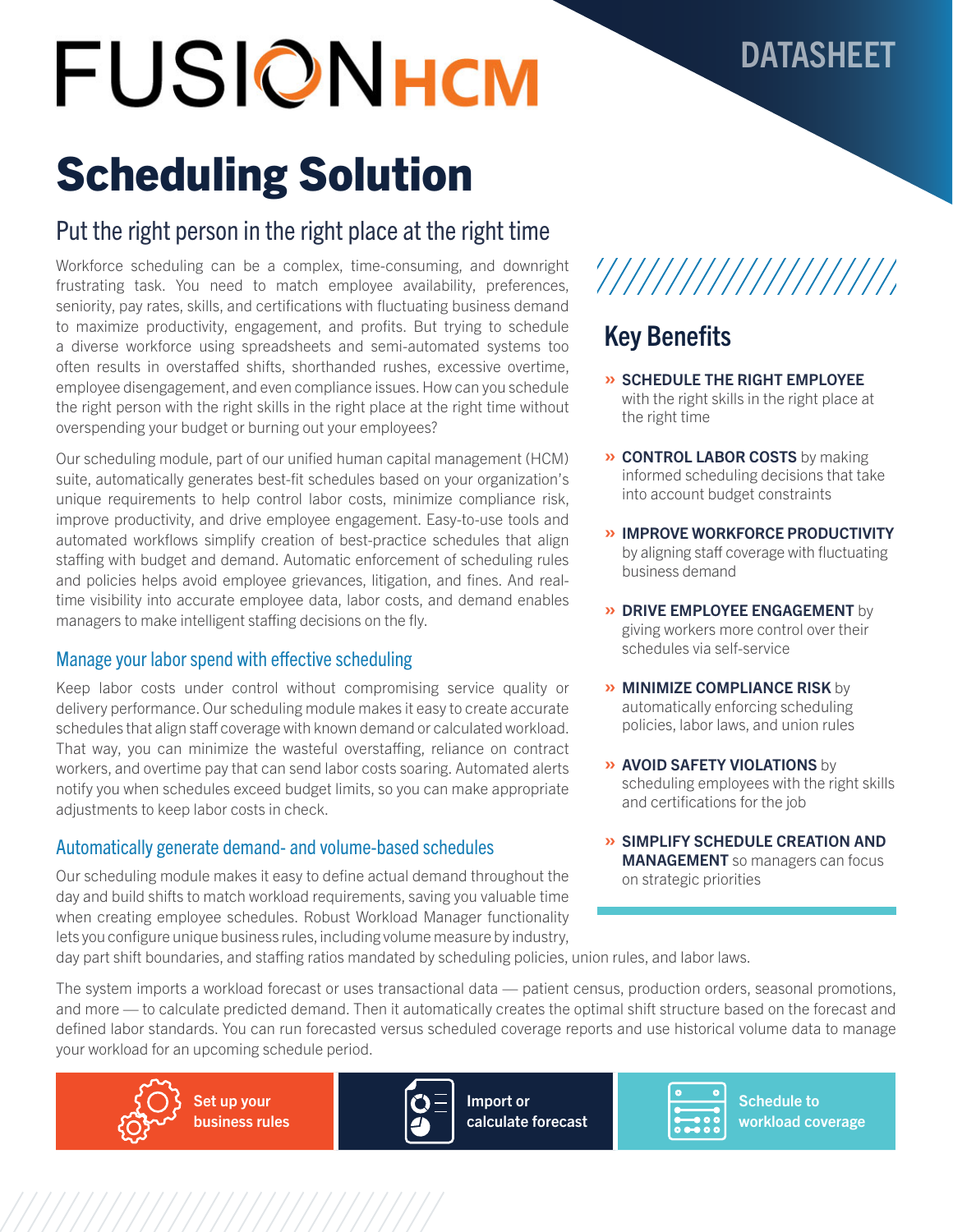#### Build best-fit schedules that support compliance

Once the schedule is built, our scheduling module can automatically fill open shifts to maximize productivity and minimize compliance risk. The powerful scheduling engine sorts through employees based on predefined criteria availability, preference, skills, certifications, seniority, company policies, union rules, labor laws, and more — and assigns the right person to each position. Or you can choose to fill shifts manually. The system lets you know when scheduling actions violate established rules, enabling you to make changes and stay in compliance.

#### Make intelligent staffing decisions on the fly

Real-time visibility into the workforce allows you to handle staffing changes on your own terms to control labor costs without jeopardizing productivity or service levels. Need to fill an open shift due to an unplanned absence? Forget about paying unnecessary overtime or hiring contract workers. Our scheduling module automatically generates a prioritized call list of qualified workers based on availability, seniority, skill set, and more, so you can fill shifts with the right person at the right cost.

### Empower employees and boost engagement

Give employees more control over their schedules for improved engagement. Self-service tools empower employees to be more autonomous while making the scheduling process more transparent. For example, employees can pick up open shifts based on their qualifications — from their desktop or mobile device — and receive an email notification whenever a new schedule is posted.

Automatic enforcement of scheduling policies helps ensure fair, equitable treatment of all employees. Managers can configure and apply scheduling rules to help minimize employee fatigue and burnout that compromise safety, erode morale, and lead to costly turnover. With our scheduling module, it's easy to generate schedules that take into account hours per day, hours per week, and consecutive days worked to keep employees alert, productive, and satisfied on the job.

| Ξ                                                                                                                                                                                                                                                                                                |               |                    |                                              | 4:14 PM (Eastern)<br><b>Schedule By Employee</b>                                                                                                                                                                                                                                             | <b>DRP</b>                                                                                                                                        | r                                                              | $\circledR$              | $\alpha$ |
|--------------------------------------------------------------------------------------------------------------------------------------------------------------------------------------------------------------------------------------------------------------------------------------------------|---------------|--------------------|----------------------------------------------|----------------------------------------------------------------------------------------------------------------------------------------------------------------------------------------------------------------------------------------------------------------------------------------------|---------------------------------------------------------------------------------------------------------------------------------------------------|----------------------------------------------------------------|--------------------------|----------|
| <b>Unpost Schedule</b><br>Validate Constraints   Override Constraints<br>Home > Scheduler > Schedules > Schedule By Employee<br>Refresh<br><b>Utilities</b><br><b>Back</b><br>$\sim 0.001$                                                                                                       |               |                    |                                              |                                                                                                                                                                                                                                                                                              |                                                                                                                                                   |                                                                |                          |          |
| MFG - Freddy's Employees (02/18/2018 - 02/24/2018) (Locked)                                                                                                                                                                                                                                      |               |                    |                                              |                                                                                                                                                                                                                                                                                              |                                                                                                                                                   |                                                                |                          |          |
| 증증 Full Screen<br>Freddy's View ~<br>Settings ~<br>ata                                                                                                                                                                                                                                           |               |                    |                                              |                                                                                                                                                                                                                                                                                              |                                                                                                                                                   |                                                                |                          |          |
| Employee Filter: All Employees<br>Settings: Days 02/18/2018 - 02/24/2018 ~ Increment 30 Minutes ~ Increment Width 5 Show Open Shifts √ Show Work Time Preferences Show Overridden Messages Lock Time Frame<br>1/24/2018) (Locked) ~<br><b>Add New</b><br><b>Custom Filter:</b><br>$\ddot{\circ}$ |               |                    |                                              |                                                                                                                                                                                                                                                                                              |                                                                                                                                                   |                                                                |                          |          |
| □                                                                                                                                                                                                                                                                                                |               | <b>Employee Id</b> | <b>Employee Name (w/</b><br>mouse-over info) | la 3a 5a 7a 5a lla 1p 3p<br>11n<br><b>Ta</b><br>2 <sub>n</sub><br>3/2018<br>02/19/2018<br>02/20/2018<br>02/21/2018<br>02/22/2018<br>02/23/2018<br>12:00a<br><b>Mon 12:00s</b><br><b>Tue 12:00a</b><br>Fri 12:00s<br>Wed 12:00s<br>Thu 12:00a                                                 | Sa Za Sa Ha In                                                                                                                                    |                                                                | 02/24/2018<br>Set 12:00e |          |
|                                                                                                                                                                                                                                                                                                  |               |                    |                                              | <b>SMILForkitt</b><br><b>SMILForican</b><br>Skill Forkim<br>Time 03 00p-<br>Time 03:00p-<br>Time 03:00p-<br>11,000<br>11.00p<br>11.00p<br><b>Job:Fork Lift</b><br><b>Job:Fork Life</b><br><b>Job:Fork Lift</b><br>Operator<br>Operator<br>Operator<br><b>CONTECCION</b><br><b>CONTRACTOR</b> | <b>Skill Forklift</b><br>Time 08:00a-05:00p<br><b>Job Fork Lift Operator</b><br><b>Skill Forkitt</b><br>Time 08:00a-05:00p<br><b>LE PLATIN NO</b> |                                                                |                          |          |
| $\Box$                                                                                                                                                                                                                                                                                           | 8             | 10 <sup>°</sup>    | <b>Caroline Bonnell</b>                      | $\overline{\phantom{a}}$<br>Skill:Packaging<br>Assembly<br>Time:03:00p-11:00p<br>SxII:Packaging<br>Assembly<br>lime:03:00p-11:00p<br>SxII:Packaging<br>Assembly<br>ime:03:00p-11:00p<br>JociPaciong<br>JobPerking<br><b>JobPacking</b>                                                       |                                                                                                                                                   |                                                                |                          |          |
| $\Box$                                                                                                                                                                                                                                                                                           | 8             | 100                | George Wick                                  |                                                                                                                                                                                                                                                                                              |                                                                                                                                                   |                                                                |                          |          |
| о                                                                                                                                                                                                                                                                                                | $\mathscr{E}$ | 101                | Mary Wick                                    | Skil:Packaging<br>/asembly<br>Time:03:00e-00:00p<br>Skil:Packaging<br>- /asembly<br>Time:03:00p-11:00p<br>Job Pecking<br><b>Job</b> Pecking                                                                                                                                                  |                                                                                                                                                   |                                                                |                          |          |
| $\Box$                                                                                                                                                                                                                                                                                           | 8             | 103                | <b>Duane Williams</b>                        | Still Stipping<br>Time:03:00p 11:00p<br>Job:Reserving<br>Skill:Shipping<br>Time:03:00p-11:00p<br>Job:Receiving<br>Skill:Shipping<br>Time:03:00p-11:00p<br>Job:Reeshing                                                                                                                       |                                                                                                                                                   |                                                                |                          |          |
| о                                                                                                                                                                                                                                                                                                | O             | 105                | Dave Wright                                  | Sidl:Sripping<br>Time:08:00e-06:00p<br>Job:Receiving<br>Suit:Sripping<br>Time:08:00=00:00p<br>Job:Reserving                                                                                                                                                                                  |                                                                                                                                                   |                                                                |                          |          |
| □                                                                                                                                                                                                                                                                                                | $\mathscr{E}$ | 106                | Francis L. Young                             | Skill Forklift<br>Time:03:00p-11:00p<br>Salfonifi<br>Time(850a-0600p<br>SellForklift<br>Time:08:00a-06:00p<br>Job Fork Lift Operate<br>Jos: Fork Lift<br>Job Fork Lift Operati                                                                                                               |                                                                                                                                                   |                                                                |                          |          |
| о                                                                                                                                                                                                                                                                                                | $\mathscr{O}$ | 107                | Michael Johnson                              | Skill Fondit<br>Time 08:00a-06:00p<br>Job Fork Lift Operator<br>Suilt Fondit<br>Time 08:00s-05:00p<br>Job Fork Lift Operator<br>Suilt Forciit<br>Time 08:00e-06:00p<br>Job Fork Lift Operator                                                                                                | Seilt Fondit<br>Time 08:00=06:00p<br>Job Fork Lift Operator                                                                                       |                                                                |                          |          |
| $\Box$                                                                                                                                                                                                                                                                                           | $\mathcal O$  | 108                | Allen Scott                                  | SaltFondit<br>Time:03:00p-11:00p<br>Jac:Fonk Lift<br>Operator<br>SeitForkift<br>Time:03:00p-11:00p<br>Jos:Fork Lift<br>Operator<br>SeitFontift<br>Time:03:00p-11:00p<br>Jos:Font.Lift<br>Operator<br>SaitFondit<br>TimeS300p11:00p<br>JacFonditi<br>Operator                                 |                                                                                                                                                   | Self-ondrit<br>Time:03:00p-11:00p<br>Jac:Fank Lift<br>Operator |                          |          |
| $\Box$                                                                                                                                                                                                                                                                                           | 0             | 109                | Melissa Frederick                            | Skill Forklift<br>Time:08:00a 06:00p<br>Job Fork Lift Operator<br>Svill Forklift<br>Time:08:00a-06:00p<br>Job Fork Lift Operator<br>Sail Forkiri<br>Time 08:00a 06:00p<br>Job Fork Lift Operator                                                                                             |                                                                                                                                                   |                                                                |                          | $\;$     |

*Our scheduling module gives managers real-time visibility into shift distribution and total scheduled hours for each employee, along with shift start and stop times, cost center, and skill scheduled.*